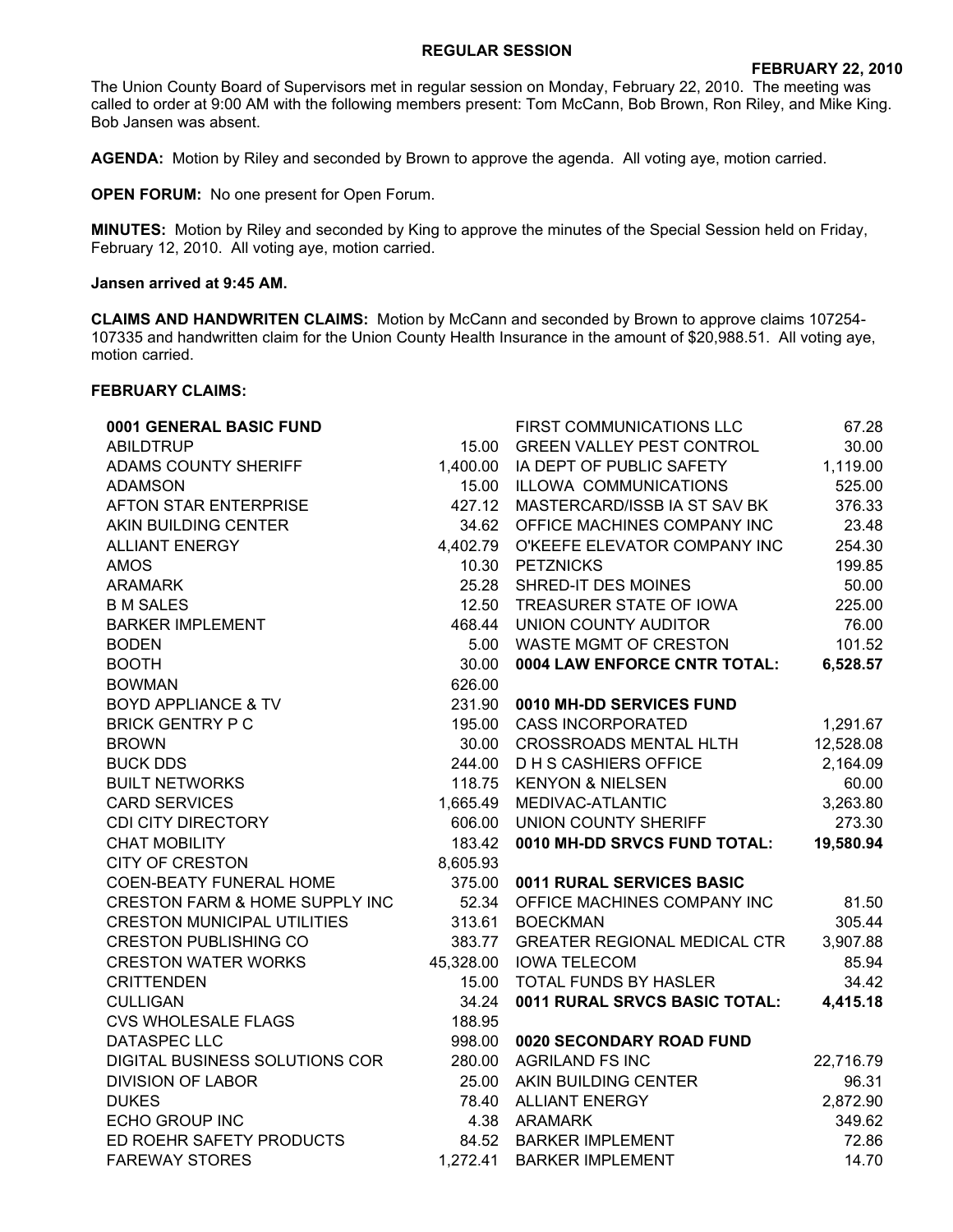| <b>FARMERS ELECTRIC COOP</b>         |             | 1,914.99 CALHOUN-BURNS & ASSOC INC      | 1,149.70   |
|--------------------------------------|-------------|-----------------------------------------|------------|
| <b>GE CONSUMER FINANCE</b>           |             | 188.70 CARQUEST OF CRESTON              | 230.60     |
| <b>GOLDSMITH</b>                     | 350.00      | <b>CHAT MOBIITY</b>                     | 83.88      |
| GREATER REGIONAL MEDICAL CENTE       | 870.00      | <b>CRESTON FARM &amp; HOME SUPPLY</b>   | 286.55     |
| <b>GREEN VALLEY PEST CONTROL</b>     | 37.00       | <b>CRESTON MUNICIPAL UTILITIES</b>      | 27.52      |
| <b>HAIGHT</b>                        | 30.00       | <b>CRESTON PUBLISHING CO</b>            | 20.00      |
| HOYT DO                              | 150.00      | <b>CROSS-DILLON TIRE INC</b>            | 910.24     |
| HY-VEE INC                           | 1,891.64    | DIGITAL BUSINESS SOLUTIONS              | 320.00     |
| IA DEPT PUBLIC HEALTH                |             | 135.00 FASTENAL COMPANY                 | 33.12      |
| <b>IDE</b>                           |             | 30.00 FRANKS SERVICE                    | 2,956.40   |
| IOWA CO RECORDERS ASSOCIATION        |             | 17.00 HALLETT MATERIALS                 | 4,208.69   |
| IOWA STATE ASSOC OF COUNTIES         | 290.00      | HOLIDAY INN DM AIRPORT                  | 376.32     |
| <b>IOWA TELECOM</b>                  | 877.76      | IA DEPT TRANSPORTATION                  | 1,294.89   |
| J P COOKE CO                         | 50.04       | INNOVATIVE INDUSTRIES                   | 235.00     |
| <b>KENYON</b>                        | 70.00       | <b>IOWA STATE UNIVERSITY</b>            | 585.00     |
| <b>KING</b>                          | 117.40      | <b>IOWA TELECOM</b>                     | 603.38     |
| <b>KLINGENSMITH</b>                  | 15.00       | MIDWEST WHEEL COMPANIES                 | 890.12     |
| <b>KRANTZ PLUMBING &amp; HEATING</b> | 72.71       | MURPHY TRACTOR & EQUIPMENT              | 15,511.32  |
| LEGISLATIVE SERVICES AGENCY          | 26.00       | <b>NAPA</b>                             | 3,308.14   |
| LES NELSON INVESTMENTS               | 8.69        | NORSOLV PRODUCTS COMPANY                | 139.95     |
| LUCAS CO SHERIFF'S DEPARTMENT        | 35.00       | OFFICE MACHINES COMPANY INC             | 144.66     |
| LUCAS COUNTY HEALTH CENTER           | 50.00       | O'HALLORAN INTERNATIONAL INC            | 1,602.71   |
| <b>MAIL SERVICES LLC</b>             | 782.49      | <b>QUALITY GLASS</b>                    | 434.50     |
| <b>MASTER CARD/ISSB</b>              | 44.90       | <b>RILEY PRODUCTS</b>                   | 119.00     |
| <b>MC GUIRE</b>                      |             | 30.00 ROCKMOUNT RESEARCH & ALLOYS       | 330.12     |
| <b>MC GUIRE</b>                      | 30.00       | <b>SPRING VALLEY WIRELESS</b>           | 3,249.00   |
| MEDICAP PHARMACY                     |             | 305.50 TOTAL FUNDS BY HASLER            | 34.43      |
| MEYER LABORATORY INC                 | 259.80      | TRUE VALUE HARDWARE &                   | 574.79     |
|                                      |             | <b>RENTAL</b>                           |            |
| MUFFLERS PLUS-QUIK LUBE              | 111.55      | UNION CO HEALTH INS                     | 1,192.30   |
| <b>NATIONAL PEN</b>                  |             | 298.95 US POSTAL SERVICE                | 400.00     |
| <b>O'DANIELS</b>                     | 12.50       | ZIEGLER INC                             | 3,530.57   |
| OFFICE MACHINES COMPANY INC          | 605.36      | 0020 SECONDARY ROAD FUND                | 70,906.08  |
|                                      |             | TTL:                                    |            |
| <b>OLSON</b>                         | 45.54       |                                         |            |
| <b>PEPPMEIER</b>                     |             | 30.00 1530 LITIGATION BOND FUND         |            |
| <b>PIEL</b>                          |             | 13.23 BRADLEY & RILEY PC                | 98,123.08  |
| PITNEY BOWES INC                     |             | 14.95 AMERICAN GOVERNMENTAL FINCL       | 9,848.21   |
| POKORNY BP & AUTOMOTIVE SERVIC       | 374.49 KING |                                         | 230.00     |
| POLK COUNTY TREASURER                |             | 1,720.00 1530 LITIGATION BOND FUND TTL: | 108,201.29 |
| POWERS FUNERAL HOMES                 | 2,350.00    |                                         |            |
| <b>QUEE</b>                          | 15.00       | <b>1540 CAPITAL PROJ RDS&amp;BRDGS</b>  |            |
| <b>RADAR ROAD TEC</b>                | 175.00      | CALHOUN-BURNS & ASSOC INC               | 19,173.50  |
| <b>ROLLINGS</b>                      | 30.00       | <b>GARDEN &amp; ASSOCIATES</b>          | 11,650.50  |
| SHRED-IT DES MOINES                  | 64.50       | ENVIRONMENTAL RESOURCE                  | 425.00     |
|                                      |             | <b>SRVS</b>                             |            |
| SOUTHERN IA RURAL WATER              | 344.18      | 1540 CAP PROJ RDS&BRDGS TTL:            | 31,249.00  |
| SOUTHWEST IOWA COALITION             | 500.00      |                                         |            |
| <b>SUPERIOR LAMP INC</b>             | 181.25      | <b>4000 EMERGENCY MANAGEMENT</b>        |            |
| <b>SUTTON</b>                        | 12.30       | <b>ALLIANT ENERGY</b>                   | 300.00     |
| <b>TANNER</b>                        | 15.00       | <b>CITY OF CRESTON</b>                  | 1,338.08   |
| THE PRINT SHOP                       | 135.00      | <b>DUCKWORTH</b>                        | 89.29      |
| <b>THOMPSON</b>                      | 15.00       | HANSEN'S M & M SERVICES                 | 68.75      |
| <b>TITUS</b>                         | 100.50      | IOWA STATE SAVINGS BANK                 | 179.97     |
| TREAT AMERICA FOOD SERVICES          |             | 26.00 IOWA TELECOM                      | 131.77     |
| <b>TRIPP</b>                         |             | 15.00 MEDIACOM                          | 102.90     |
| <b>TRIPP</b>                         |             | 15.00 MUFFLERS PLUS-QUIK LUBE           | 36.14      |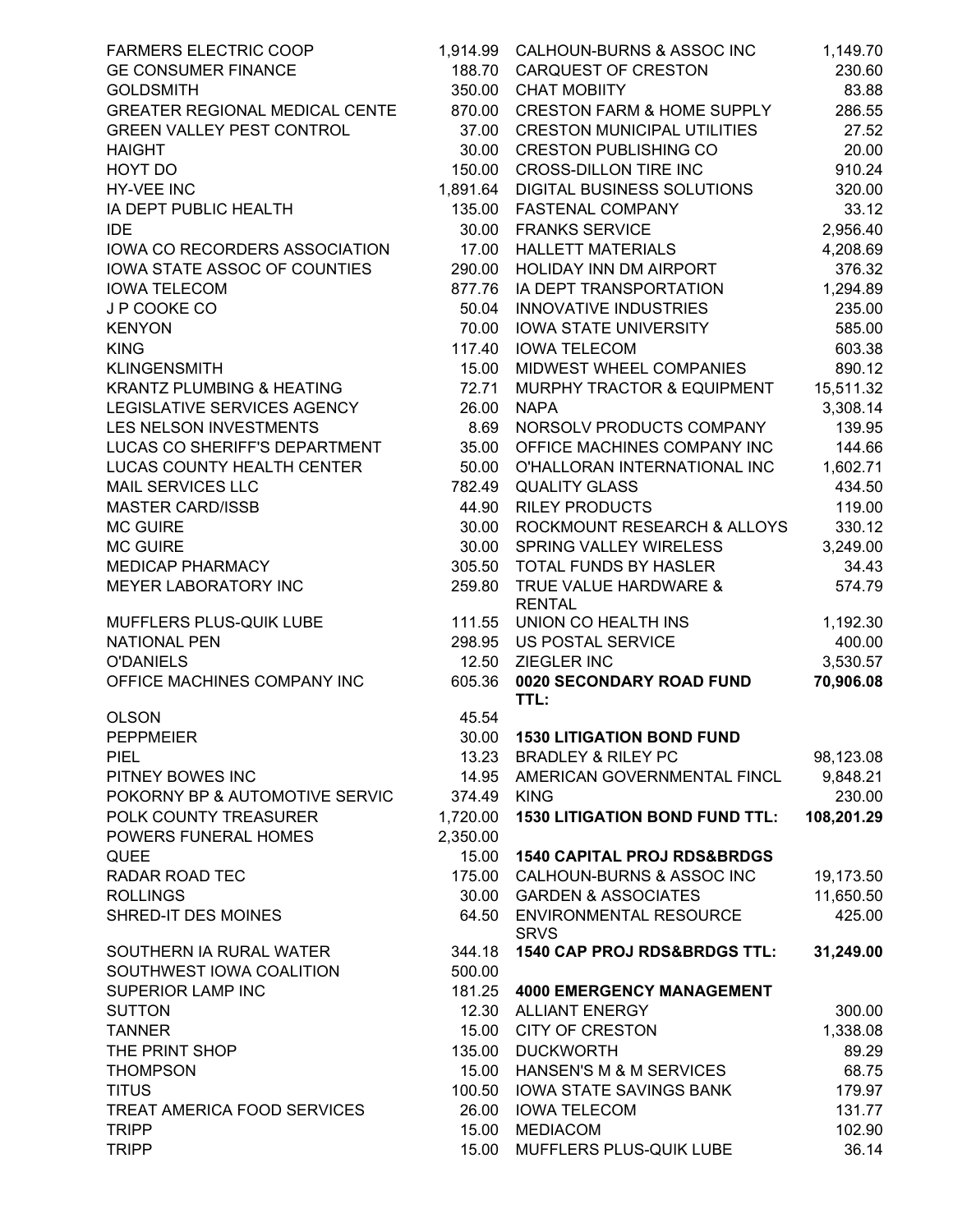| TRUE VALUE HARDWARE & RENTAL<br><b>U S CELLULAR</b> | 18.99<br>245.75 | <b>4000 EMERGENCY MNGMNT TTL:</b>      | 2,246.90   |
|-----------------------------------------------------|-----------------|----------------------------------------|------------|
| UNION CO LEC FUND                                   |                 | 3,070.53 4100 COUNTY ASSESSMENT EXP    |            |
| UNION COUNTY DEVELOPMENT<br><b>ASSOC</b>            |                 | 406.23 AFTON STAR ENTERPRISE           | 61.25      |
| <b>UNION COUNTY ENGINEER</b>                        | 330.18          | <b>CRESTON PUBLISHING CO</b>           | 63.72      |
| <b>UNION COUNTY SHERIFF</b>                         | 145.80          | <b>IOWA TELECOM</b>                    | 113.00     |
| <b>US POST OFFICE</b>                               | 1,364.95        | OFFICE MACHINES COMPANY INC            | 27.14      |
| <b>VEATCH</b>                                       | 15.00           | <b>SMITH</b>                           | 7.50       |
| WASTE MGMT OF CRESTON                               | 344.73          | VANGUARD APPRAISALS INC                | 4,000.00   |
| <b>YOUNG</b>                                        | 30.00           | 4100 COUNTY ASSESS EXP TTL:            | 4,272.61   |
| 0001 GENERAL BASIC FUND TOTAL:                      | 90,658.24       |                                        |            |
|                                                     |                 | <b>4960 SANITARY LANDFILL</b>          |            |
| 0002 GENERAL SUPPLEMENTAL                           |                 | AFTON STAR ENTERPRISE                  | 116.32     |
| <b>CLARKE COUNTY SHERIFF</b>                        |                 | 300.00 AGRILAND FS INC                 | 1,050.45   |
| MASTERCARD/ISSB (IA ST SAV BAN                      |                 | 319.10 ALLIANT ENERGY                  | 1,500.00   |
| <b>QUEST DISGNOSTIC</b>                             | 470.00          | <b>BARKER IMPLEMENT</b>                | 517.36     |
| TYLER INSURANCE SERVICES INC                        | 250.00          | <b>BARKER LEMAR &amp; ASSOC INC</b>    | 3,691.65   |
| <b>CLARINDA YOUTH CORP</b>                          |                 | 1,102.05 BEDFORD TIMES-PRESS           | 27.00      |
| EMC INS DES MOINES BRANCH                           |                 | 1,575.35 BRIAN GAY CONSTRUCTION        | 29,038.00  |
| <b>KENYON &amp; NIELSEN</b>                         |                 | 100.00 BRICK GENTRY P C                | 1,260.00   |
| 0002 GENERAL SUPP TOTAL:                            |                 | 4,116.50 CAROLINA SOFTWARE INC         | 250.00     |
|                                                     |                 | CITY CARTON CO INC                     | 3,662.80   |
| 0003 EMPOWERMENT                                    |                 | ED M FELD EQUIPMENT CO INC             | 70.00      |
| <b>CREATIVE BEGINNINGS PRESCHOOL</b>                | 896.00          | ENVIRONMENTAL SVC OF IOWA              | 500.00     |
| DISCOVERY KIDS PRESCHOOL                            | 1,326.00        | FASTENAL COMPANY                       | 98.91      |
| <b>DOWNING</b>                                      | 2,303.09        | <b>GRP &amp; ASSOCIATES</b>            | 32.00      |
| JESTER INSURANCE SERVICES INC                       | 775.00          | <b>HYDRO KLEAN INC</b>                 | 350.00     |
| <b>MATURA ACTION CORP</b>                           | 1,338.08        | <b>IOWA TELECOM</b>                    | 139.80     |
| SOUTHERN IOWA TROLLEY                               | 44.00           | <b>JIM HAWK TRUCK TRAILERS INC</b>     | 124.74     |
| ST MALACHY PRESCHOOL                                |                 | 200.00 KEN'S TRUCK REPAIR INC          | 167.81     |
| <b>TRINITY PRESCHOOL</b>                            | 726.00          | METRO WASTE AUTHORITY                  | 12,422.82  |
| 0003 EMPOWERMENT TOTAL:                             | 7,608.17        | <b>U S CELLULAR</b>                    | 62.00      |
|                                                     |                 | <b>US POST OFFICE</b>                  | 44.00      |
| 0004 LAW ENFORCEMENT CENTER                         |                 | <b>WASTE MGMT OF CRESTON</b>           | 1,788.96   |
| <b>ALLIANT ENERGY</b>                               | 2,771.89        | <b>4960 SANITARY LANDFILL TOTAL:</b>   | 56,914.62  |
| <b>ARAMARK</b>                                      | 31.72           |                                        |            |
| <b>B M SALES</b>                                    | 53.00           | 8500 COUNTY HEALTH INSURANCE           |            |
| <b>BOB BARKER COMPANY INC</b>                       | 60.25           | AMERICAN ADMINISTRATORS                | 22,351.24  |
| <b>COUNSEL OFFICE &amp; DOCUMENT</b>                | 63.55           | <b>CRESTON CHAMBER OF COMM</b>         | 1,100.00   |
| <b>DIVISION OF LABOR</b>                            | 50.00           | <b>GREATER REGIONAL MEDICAL</b>        | 105.00     |
| EXCEL MECHANICAL CO INC                             | 450.40          | 8500 COUNTY HLTH INS TOTAL:            | 23,556.24  |
| <b>FUND RECAP:</b>                                  |                 | <b>GRAND TOTAL:</b>                    | 430,254.34 |
| 0001 GENERAL BASIC FUND TOTAL:                      |                 | 90,658.24 1540 CAP PROJ RDS&BRDGS TTL: | 31,249.00  |
| 0002 GENERAL SUPP TOTAL:                            |                 | 4,116.50 4000 EMERG NGMNT FUND TOTAL:  | 2,246.90   |
| 0003 EMPOWERMENT TOTAL:                             |                 | 7,608.17 4100 COUNTY ASSESS EXP T TL:  | 4,272.61   |
| 0004 LAW ENFORCEMENT CNTR TTL:                      | 6,528.57        | <b>4960 SANITARY LANDFILL TOTAL:</b>   | 56,914.62  |
| 0011 RURAL SERVICES BASIC TOTAL:                    | 4,415.18        | 8500 COUNTY HLTH INS TOTAL:            | 23,556.24  |
| <b>1530 LITIGATION BOND FUND TOTAL:</b>             | 108,201.29      | <b>GRAND TOTAL:</b>                    | 430,254.34 |

**28E SERVICE AGREEMENT:** Tony Reed from Central Iowa Juvenile Detention Center, discussed a possible 28E Service Agreement between Union County and Central Iowa Juvenile Detention Center. Union County agrees to pay \$100.00 for each day or any part of for detention services. Central Iowa Juvenile Detention Center agrees to provide Union County transportation at no cost excluding out of state trips, all educational needs onsite through Area Education Agency 267, all medical cost, and guaranteed bed space above non-members. Motion by Brown and